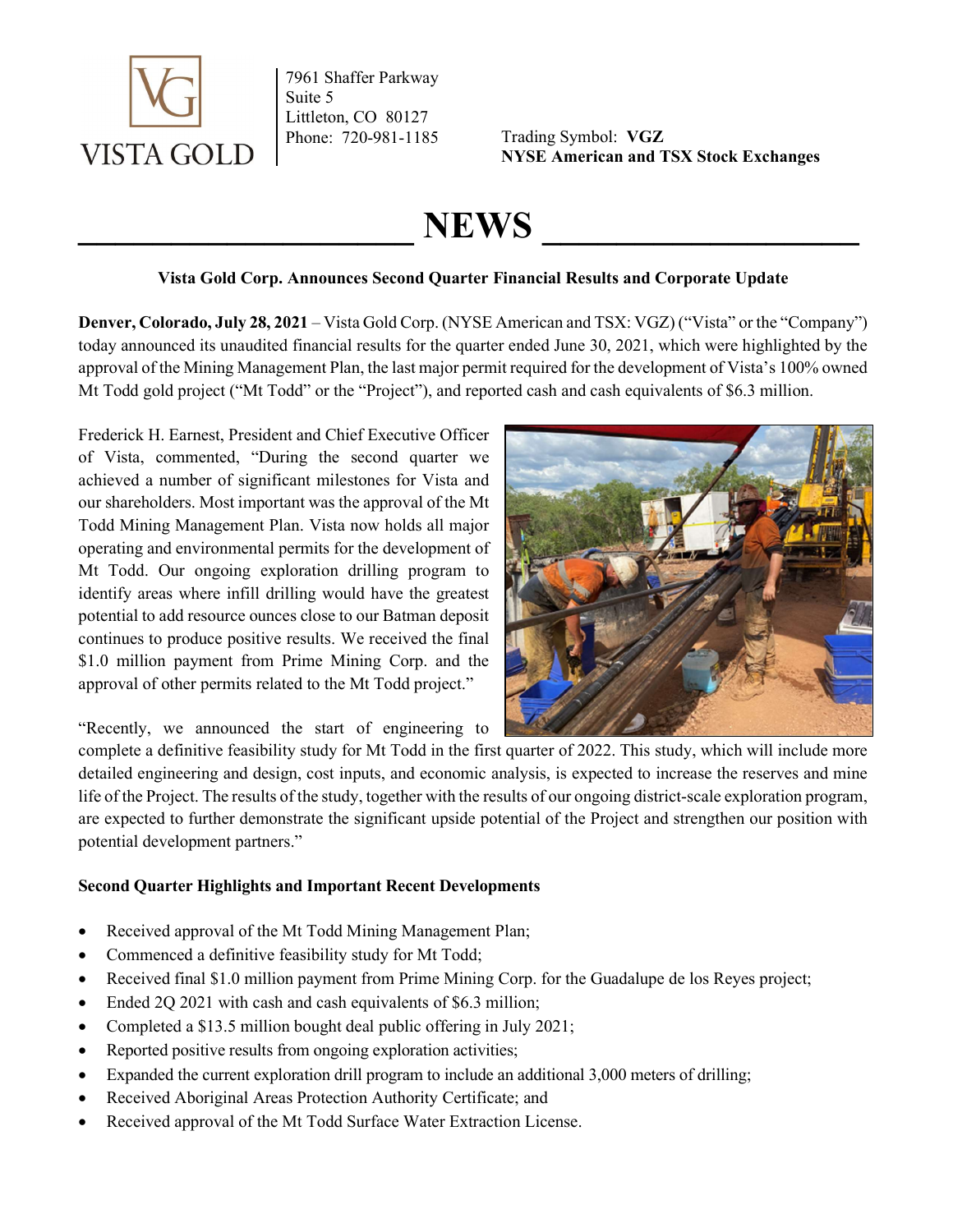#### Summary of Q2 2021 Financial Results

On June 30, 2021, cash and cash equivalents totaled \$6.3 million. We benefited during the quarter from receipt of the final \$1.0 million related to Guadalupe de los Reyes and continued control over our base expenditures. This allowed us to commit additional funds to our ongoing drilling program.

Vista reported a net loss of \$0.8 million or \$0.01 per share for the three months ended June 30, 2021, compared to a gain of \$1.9 million or \$0.01 per share reported for the three months ended June 30, 2020. The loss for the current quarter was in line with management's expectations.

All dollar amounts in this press release are in U.S. dollars.

## Definitive Feasibility Study

Management recently commenced a definitive feasibility study for Mt Todd and expects to complete the report during Q1 2022. Most of the engineering work for Mt Todd has previously been completed to feasibility study standards and Vista is now completing the remaining feasibility engineering in the process plant (piping, electrical, and instrumentation), updating project designs to be consistent with the recently approved Mining Management Plan, and completing an economic evaluation using a gold price more reflective of the current market price, which is expected to increase gold reserves and extend the mine life. We are exploring several trade-off opportunities (e.g., contract power generation, contract mining, and autonomous truck haulage), and we expect to incorporate recommendations from our 2019 preliminary feasibility study and update minor parts of the Mt Todd mine design to be consistent with the Mining Management Plan.

#### Recent Drilling Results

Vista continued exploration drilling at Mt Todd during the quarter ended June 30, 2021. The drilling program has focused on identifying areas with the greatest potential for future resource growth along strike from the Batman deposit approximately 1.9 Km north to the Golf-Tollis/Penguin targets. To date, Vista has completed 16 of 18 planned holes (5,466 of the planned 6,000 meters). Each of the holes completed has intersected mineralization consistent with our geologic model. The most recent drill hole (VB21-011) intersected mineralization that is both thicker and of higher grade than observed in previous drill holes in the current program. Of approximately 399 meters drilled in VB21-011, a total of 200 meters intersected mineralization with average grade of 0.63 g Au/t, including 9.9 meters @ 2.08 g Au/t, 14.3 meters @ 1.42 g Au/t, 10.2 meters @ 1.74 g Au/t, 26.7 meters @ 0.98 g Au/t, and 14.0 meters  $\omega$  1.22 g Au/t. (For complete results of this hole and hole VB21-010, please refer to our press release dated July 15, 2021.)

Figure 1 below is an aerial view of the drill locations for the holes in the current program. The image is looking south, with the Batman pit located in the upper-right corner of the image. VB21-12 is in-progress and is being cofunded by the Northern Territory's Geophysics and Drilling Collaborations ("GDC") program. The GDC program is funded by the Resourcing the Territory initiative and aims to increase the intensity of exploration drilling and geophysics in underexplored areas of the Northern Territory. Vista was one of 15 companies receiving an award under the current round of GDC funding.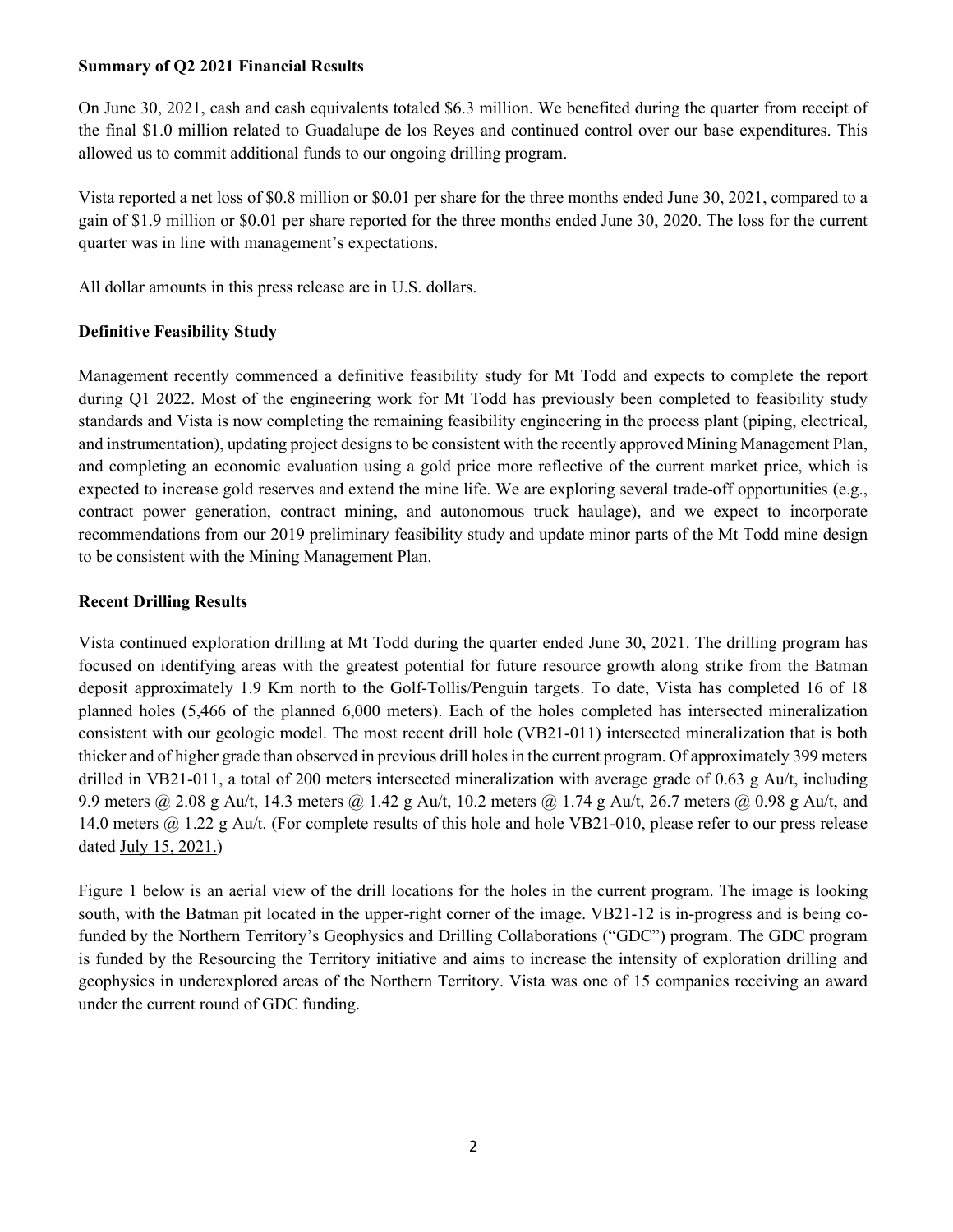

Figure 1 - Aerial view of the drill locations for the holes in the current program

Mr. Earnest commented, "We are extremely pleased with our drilling results to date and believe there is opportunity for significant resource growth and an extended life at Mt Todd. Given the success of the current drill program, Vista recently announced additional holes for a third phase of drilling totaling approximately 3,000 meters."

## Management Conference Call

Management's quarterly conference call to review financial results for the quarter ended June 30, 2021 and to discuss corporate and project activities is scheduled on Friday, July 30, 2021 at 10:00 am MDT (12:00 pm EDT).

Participant Toll Free: (844) 898-8648 Participant International: (647) 689-4225 Conference ID: 7260176

This call will also be archived and available at www.vistagold.com after July 30, 2021. Audio replay will be available for 21 days by calling toll-free in North America (855) 859-2056 or (404) 537-3406.

If you are unable to access the audio or phone-in on the day of the conference call, please email your questions to ir@vistagold.com.

For further information, please contact Pamela Solly, Vice President of Investor Relations, at (720) 981-1185.

#### About Vista Gold Corp.

Vista is a gold project developer. The Company's flagship asset is the Mt Todd gold project located in the Tier 1, mining friendly jurisdiction of Northern Territory, Australia. Situated approximately 250 km southeast of Darwin, Mt Todd is the largest undeveloped gold project in Australia and, if developed as presently designed, would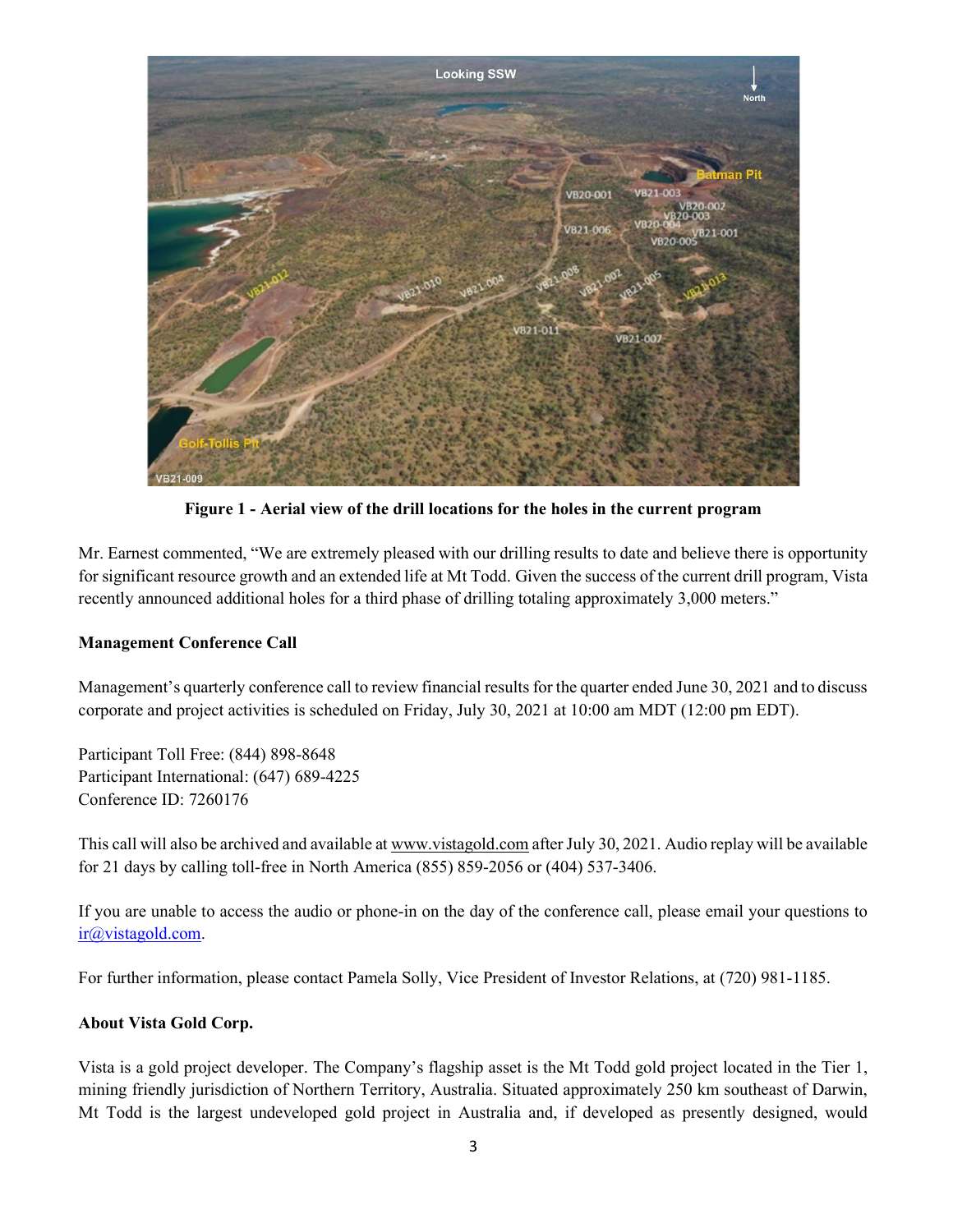potentially be Australia's fourth largest gold producer on an annual basis, with lowest tertile in-country and global all-in sustaining costs. All major operating and environmental permits have now been approved.

For further information, please contact Pamela Solly, Vice President of Investor Relations, at (720) 981-1185.

#### Forward Looking Statements

This press release contains forward-looking statements within the meaning of the U.S. Securities Act of 1933, as amended, and U.S. Securities Exchange Act of 1934, as amended, and forward-looking information within the meaning of Canadian securities laws. All statements, other than statements of historical facts, included in this press release that address activities, events or developments that we expect or anticipate will or may occur in the future, including such things as our belief in us completing the remaining feasibility engineering in the process plant (piping, electrical, and instrumentation), updating project designs to be consistent with the recently approved Mining Management Plan, and completing an economic evaluation using a gold price more reflective of the current market price, which is expected to increase gold reserves and extend the mine life by incorporating a greater portion of the currently defined measured and indicated resources into the mine plan; our belief that we have been very successful in de-risking Mt Todd and expect that our current programs will further validate the Mt Todd design and economics, increase reserves and mine life, and demonstrate district-scale potential within the Company's mining licenses; our expectation to complete the feasibility study during Q1 2022; our belief that the engineering work for Mt Todd has previously been completed to feasibility study standards; our expectation that we will incorporate recommendations from the 2019 prefeasibility study and update minor parts of the Mt Todd mine design to be consistent with the Mining Management Plan; and our belief that Mt Todd is the largest undeveloped gold project in Australia are forward-looking statements and forward-looking information. The material factors and assumptions used to develop the forward-looking statements and forward-looking information contained in this press release include the following: our approved business plans, exploration and assay results, results of our test work for process area improvements, mineral resource and reserve estimates and results of preliminary economic assessments, prefeasibility studies and feasibility studies on our projects, if any, our experience with regulators, and positive changes to current economic conditions and the price of gold. When used in this press release, the words "optimistic," "potential," "indicate," "expect," "intend," "hopes," "believe," "may," "will," "if," "anticipate," and similar expressions are intended to identify forward-looking statements and forward-looking information. These statements involve known and unknown risks, uncertainties and other factors which may cause the actual results, performance or achievements of the Company to be materially different from any future results, performance or achievements expressed or implied by such statements. Such factors include, among others, uncertainties inherent in the exploration of mineral properties, the possibility that future exploration results will not be consistent with the Company's expectations; there being no assurance that the exploration program or programs of the Company will result in expanded mineral resources; uncertainty of resource and reserve estimates, uncertainty as to the Company's future operating costs and ability to raise capital; risks relating to cost increases for capital and operating costs; risks of shortages and fluctuating costs of equipment or supplies; risks relating to fluctuations in the price of gold; the inherently hazardous nature of mining-related activities; potential effects on our operations of environmental regulations in the countries in which it operates; risks due to legal proceedings; risks relating to political and economic instability in certain countries in which it operates; uncertainty as to the results of bulk metallurgical test work; and uncertainty as to completion of critical milestones for Mt Todd; as well as those factors discussed under the headings "Note Regarding Forward-Looking Statements" and "Risk Factors" in the Company's latest Annual Report on Form 10-K as filed February 25, 2021 and other documents filed with the U.S. Securities and Exchange Commission and Canadian securities regulatory authorities. Although we have attempted to identify important factors that could cause actual results to differ materially from those described in forward-looking statements and forward-looking information, there may be other factors that cause results not to be as anticipated, estimated or intended. Except as required by law, we assume no obligation to publicly update any forward-looking statements or forward-looking information; whether as a result of new information, future events or otherwise.

#### Cautionary Note to United States Investors

The United States Securities and Exchange Commission ("SEC") limits disclosure for U.S. reporting purposes to mineral deposits that a company can economically and legally extract or produce. The technical reports referenced in this press release uses the terms defined in Canadian National Instrument 43-101 – Standards of Disclosure for Mineral Projects ("NI 43-101") and the Canadian Institute of Mining, Metallurgy and Petroleum (the "CIM") – CIM Definition Standards on Mineral Resources and Mineral Reserves, adopted by the CIM Council, as amended (the "CIM Definition Standards"). These standards are not the same as reserves under the SEC's Industry Guide 7 and may not constitute reserves or resources under the SEC's newly adopted disclosure rules to modernize mineral property disclosure requirements ("SEC Modernization Rules"), which became effective February 25, 2019 and will be applicable to the Company in its annual report for the fiscal year ending December 31, 2021. Under the currently applicable SEC Industry Guide 7 standards, a "final" or "bankable" feasibility study is required to report reserves, the three-year historical average price is used in any reserve or cash flow analysis to designate reserves and all